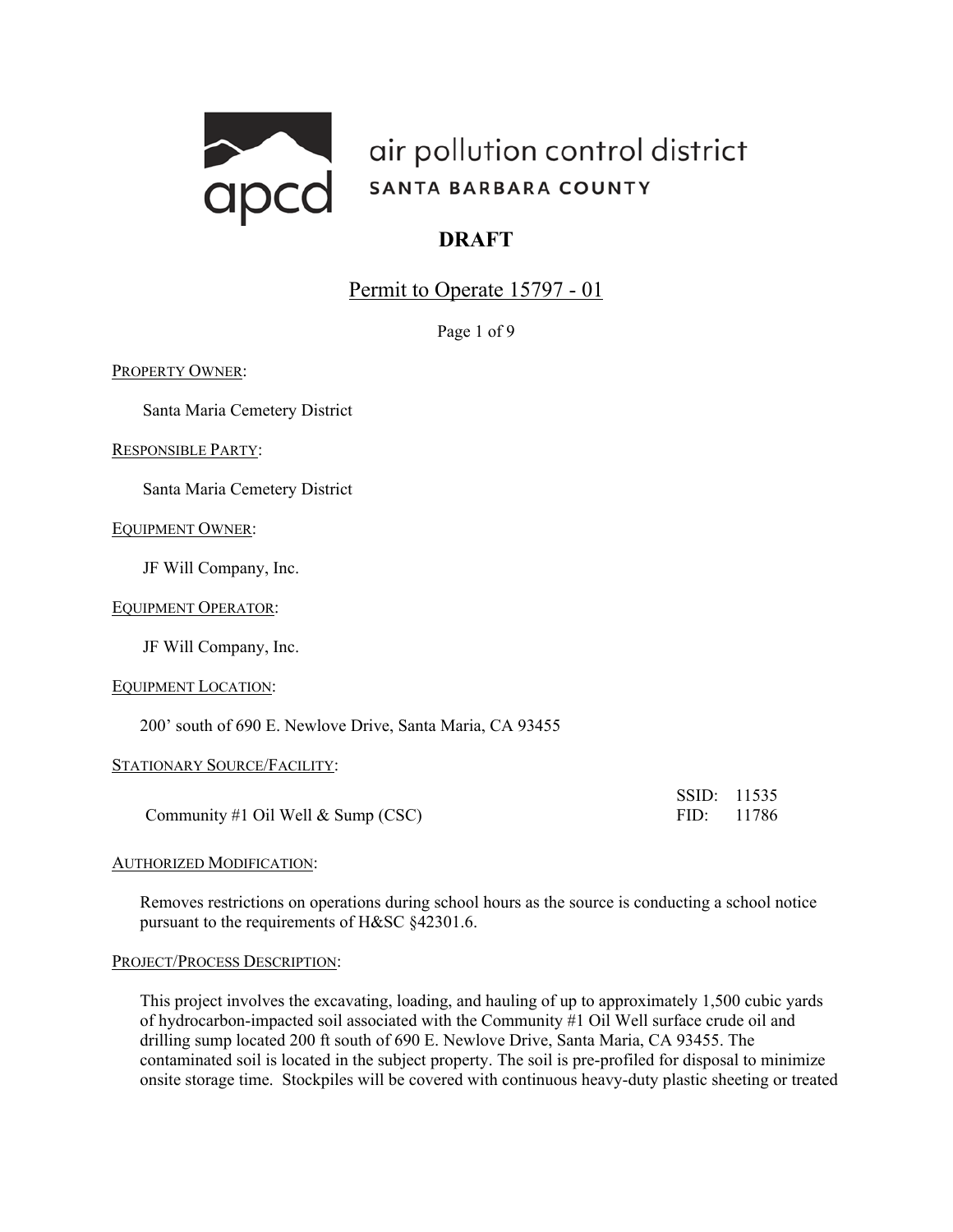## Permit to Operate 15797 - 01

# Page 2 of 9

with the soil binder "Soil-Sement" to reduce fugitive particulates and Reactive Organic Compound (ROC) emissions. The excavated soil will be removed from the site by covered dump trucks.

#### CONDITIONS:

- 1. **Operation Limitations.** The permittee shall comply with the following operational limits:
	- a. No chemical defined by District Rule 102 as a Reactive Organic Compound shall be used during the excavation.
	- b. No chemical designated a Toxic Air Contaminant<sup>[1](#page-1-0)</sup> or Candidate Toxic Air Contaminant shall be used during the excavation.
	- c. In the event the project produces nuisance complaints from the general public, the project shall cease immediately and mitigation measures shall be taken to eliminate the nuisance potential. For the purpose of this permit, in addition to the District Rule 303 definition of nuisance, a nuisance shall be considered any one complaint to the District from a resident or business within 1,000 feet of the project or property boundary.
	- d. Contaminated soil shall be transported expeditiously to an approved off-site disposal facility. Stockpiling of contaminated soil in excess of 24 hours after removal from the excavation work area is prohibited without written approval from the District.
	- e. There shall be no visible dust emissions at the property boundaries due to the project activities. If visible dust emissions from project activities are detected at the property boundary, removal and loading activities shall cease and dust mitigation measures shall be implemented immediately.
- 2. **Vapor and Dust Suppression.** The permittee shall comply with the following vapor and dust suppression requirements. The contractor shall designate a person or persons to monitor the dust control program and to order increased dust suppression, as necessary, to prevent transport of dust offsite. The name and telephone number of such persons shall be provided to the District prior to project start-up.
	- a. Contaminated or potentially contaminated soil shall be stockpiled and covered with plastic sheeting or treated with the soil binder "Soil-Sement" at the end of each work day and at all times material is not being added to, or taken from, the stockpiles. $<sup>2</sup>$  $<sup>2</sup>$  $<sup>2</sup>$ </sup>

<span id="page-1-0"></span><sup>&</sup>lt;sup>1</sup> Substances identified as Toxic Air Contaminants by the Air Resources Board, pursuant to the provisions of AB 1807 and AB 2728.<br><sup>2</sup> This includes all stockpiles that were created from excavated materials. Clean, imported-fill soil is not required to

<span id="page-1-1"></span>be covered.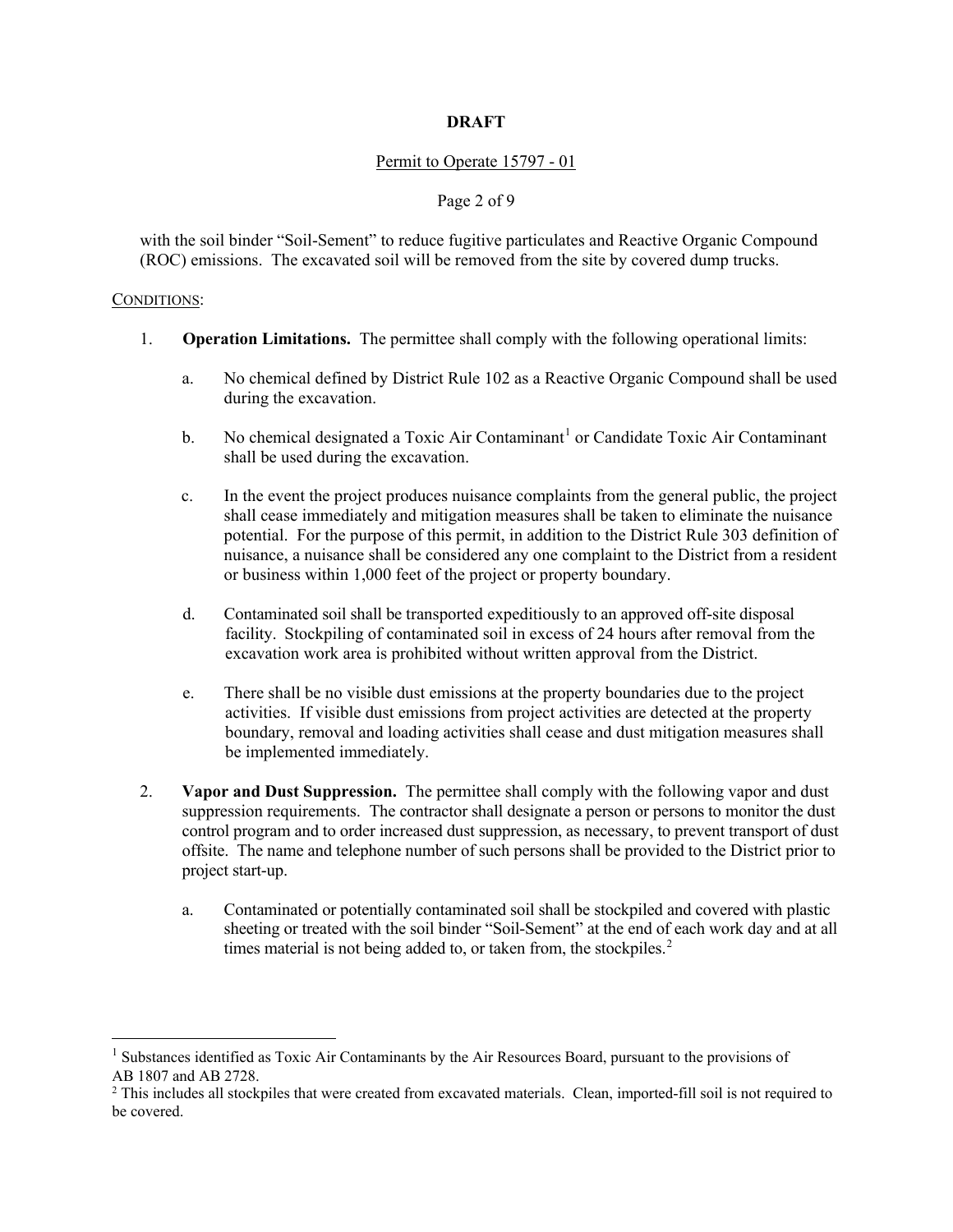#### Permit to Operate 15797 - 01

# Page 3 of 9

- b. Open pits and exposed sidewalls shall be covered with plastic sheeting or treated with the soil binder "Soil-Sement" at the end of each work day and when not being worked for 4 hours or more. Exposed sidewalls shall be covered with clean fill dirt or continuous heavy-duty plastic sheeting when excavation activities are not being conducted.
- c. All excavated material loaded on transport trucks shall be covered with plastic sheeting prior to exiting the load-out area and during transit. No openings or holes in the covers shall be permitted.
- d. All plastic sheeting used to fulfill the requirements of this permit shall be either 20 mil heavy duty plastic sheeting or DURA SKRIM 10HUV 10 mil polyester-reinforced polyethylene sheeting. If the District determines at any time that DURA SKRIM 10HUV sheeting is not effective at controlling dust or ROC emissions, the permittee shall apply 20 mil plastic sheeting.
- e. If Soil-Sement binder is used, it shall be applied at a rate of at least 0.28 gallons of concentrate per square yard of treated surfaces. The Soil-Sement binder shall be applied at a ratio of one (1) gallon of Soil-Sement to four (4) gallons of water. If the District determines at any time that the Soil-Sement binder is not effective at controlling dust or ROC emissions, the permittee shall apply heavy-duty plastic sheeting.
- f. If there has been no measurable precipitation during the past three calendar days, water sprays or other adequate measures shall be applied each day that work activities occur to all disturbed areas with the potential to emit fugitive dust. The water sprays or other adequate measures shall be applied at least once during work activities and once at the end of the work day.
- g. Loose dirt and dust shall be removed from all vehicular wheels using brushes, rumble strips, or water prior to leaving the site. If the permittee or the District inspector determines rumble strips are not effective, brushing or water washing shall be the primary method for cleaning wheels. If the permittee or the District inspector determines brushing is not effective, water washing shall be the primary method for cleaning wheels.
- h. Upon completion of soil disturbing activities in each area, soil shall be stabilized to prevent wind erosion.
- 3. **Monitoring.** Upon initiating operations, the permittee shall implement a monitoring program for dust concentrations, ROC concentrations, and odors.
	- a. The background dust and ROC concentration shall be measured once every thirty minutes during operations concurrent with the action boundary air monitoring. The wind direction and wind speed shall be recorded during each background reading. The background concentration shall be measured at 200 feet upwind of the active excavation site.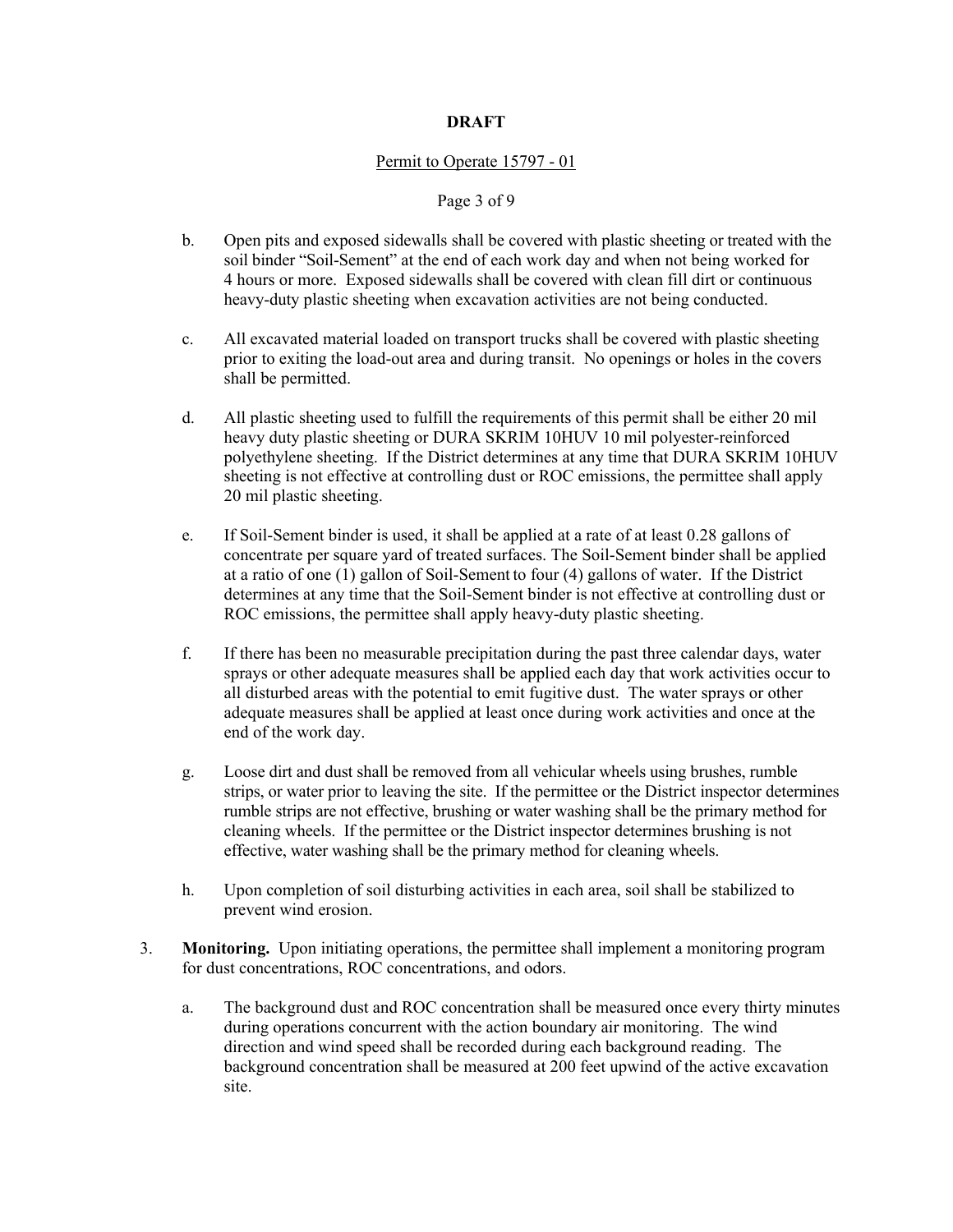#### Permit to Operate 15797 - 01

## Page 4 of 9

Alternatively, the background dust and ROC concentration may be established each day prior to daily work commencing by sampling and recording the property boundary concentration. Any other method to establish background concentrations must be approved in writing by the District prior to using the method.

- b. Air monitoring for dust concentrations shall be conducted at least once every thirty minutes using an active-sampling real-time monitor every 100 feet along the action boundary, which will be established within 1000 feet from the perimeter of the excavation site, as described in the *Air Quality Management Plan*. If any dust concentration is greater than 50  $\mu$ g/m<sup>3</sup> above background for 30 seconds at the action boundary, activities shall cease and water spray or other dust prevention measures shall be immediately used to control emissions. The applicant shall notify the District via phone (805-961-8800) *and* e-mail [\(enfr@sbcapcd.org,](mailto:enfr@sbcapcd.org) Attn: *CSC Project Manager*) within 4 hours of discovery of an exceedance at the action boundary. Operations may resume upon demonstration that dust concentrations are below 50  $\mu$ g/m<sup>3</sup> above background.
- c. Air monitoring for ROC concentrations shall be conducted at least once every thirty minutes using a Photo Ionization Detector (PID) every 100 feet along the action boundary, which will be established within 1000 feet from the perimeter of the excavation site, as described in the *Air Quality Management Plan*. The excavation site includes any stockpiles, any areas of disturbed soil, and any active work areas. If any ROC concentration is greater than 2 ppmv above background for 30 seconds at the action boundary, activities shall cease and water spray or other vapor suppression measures shall be immediately used to control emissions. The permittee shall notify the District via phone (805-961-8800) *and* e-mail [\(enfr@sbcapcd.org,](mailto:enfr@sbcapcd.org) Attn: *CSC Project Manager*) within 4 hours of discovery of an exceedance at the action boundary. Operations may resume upon demonstration that ROC concentrations are below 2 ppmv above background.
- d. Odor monitoring shall be conducted at least once every thirty minutes during excavation activities along the action boundary. If odors<sup>[3](#page-3-0)</sup> are detected at the action boundary, activities shall cease and water spray or other vapor suppression measures shall be immediately used to control emissions. The permittee shall notify the District via phone (805-961-8800) *and* e-mail [\(enfr@sbcapcd.org,](mailto:enfr@sbcapcd.org) Attn: *CSC Project Manager*) within 30 minutes of detection of odors at the property boundary. Operations may resume upon demonstration that odors are not detectable at or beyond the property boundary.
- e. Dust concentration, ROC concentration, and odor monitoring readings shall be taken every 100 feet along the action boundary, within 1,000 feet of the excavation site and stockpiles. Air monitoring readings shall be taken at 1.5 meters from the ground (average breathing height).

<span id="page-3-0"></span><sup>&</sup>lt;sup>3</sup> For the purpose of this permit, odors do not include engine exhaust.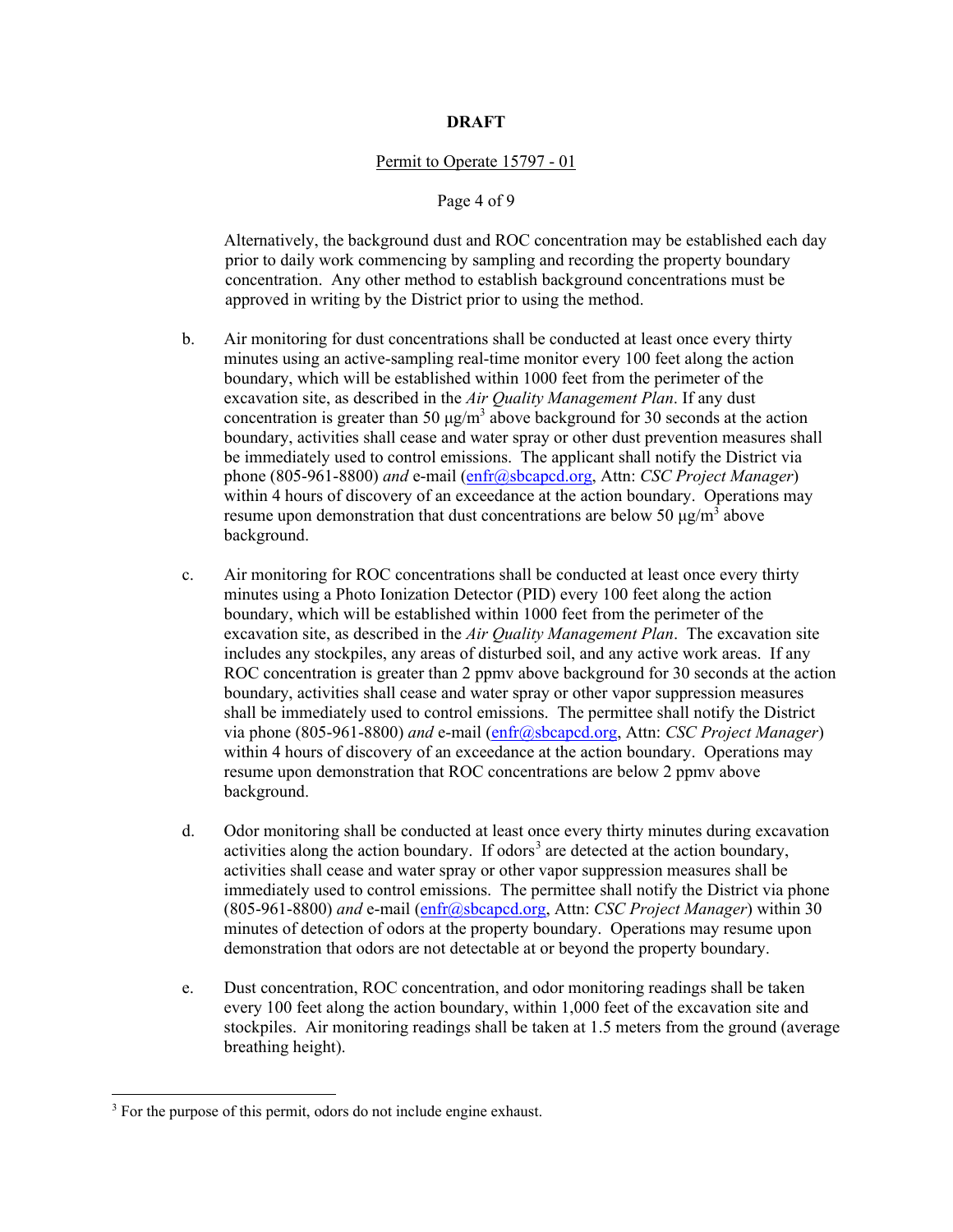#### Permit to Operate 15797 - 01

### Page 5 of 9

f. If the permittee receives written approval from the District to store stockpiles onsite for more than 24 hours, the permittee shall monitor for ROC any stockpile left onsite for more than 24 hours at the beginning and end of every work day and at the beginning of each removal, loading, or grading activity. At least 4 readings shall be taken for each stockpile: one upwind, one downwind, one 90 degrees from the upwind position, and one 90 degrees from the downwind position. For any stockpile with sides greater than 20 feet long, one reading shall be taken every 20 feet around the perimeter of the pile.

The stockpiles shall be monitored by placing the probe inlet at a distance of no more than three inches from the surface of the contaminated soil and, while slowly moving the probe across the soil surface, observing the instrument readout. If an increased meter reading is observed, continue to sample the contaminated soil until the maximum meter reading is obtained. Leave the probe inlet at this maximum reading location for approximately double the instrument response time. Record all ROC concentration readings in a format approved by the District.

- g. ROC concentrations shall be measured by a Photo Ionization Detector (PID) calibrated to Isobutylene or an Organic Vapor Analyzer (OVA) calibrated to Hexane, complying with 40 CFR Part 60 Appendix A, EPA Reference Method 21 Section 3 or any equivalent method with prior approval in writing by the District.
- h. The concentrations of Total Petroleum Hydrocarbons (TPH) shall be sampled in accordance with the *Site Restoration Plan*. Test results shall be made available upon District request within 21 days of sampling. All test results shall be included in the compliance report.

Upon showing reasonable need, the District may require an increased (or decreased) monitoring frequency. Backup documentation such as instrument calibration, equipment maintenance, chain of custody records and sampling logs shall be available for District review. If documentation is not onsite, the permittee shall produce the required documentation within 7 calendar days of request by the District. The instruments shall be maintained according to manufacturer's specifications.

- 4. **Recordkeeping.** The permittee shall record and maintain the following information. This data shall be maintained for a minimum of three (3) years from the date of each entry and made available to the District upon request:
	- a. Sampling lab analysis results required by Condition 3.h.
	- b. ROC and dust concentration sampling results and odor monitoring results. A Districtapproved log shall be maintained (tabular format) that contains the following information on an ongoing basis: site location; permit number; sampling date; ROC concentration results at action boundary (in units of ppmv); dust concentration results at action boundary (units of  $\mu$ g/m<sup>3</sup>); odor monitoring results (whether or not odors were detected).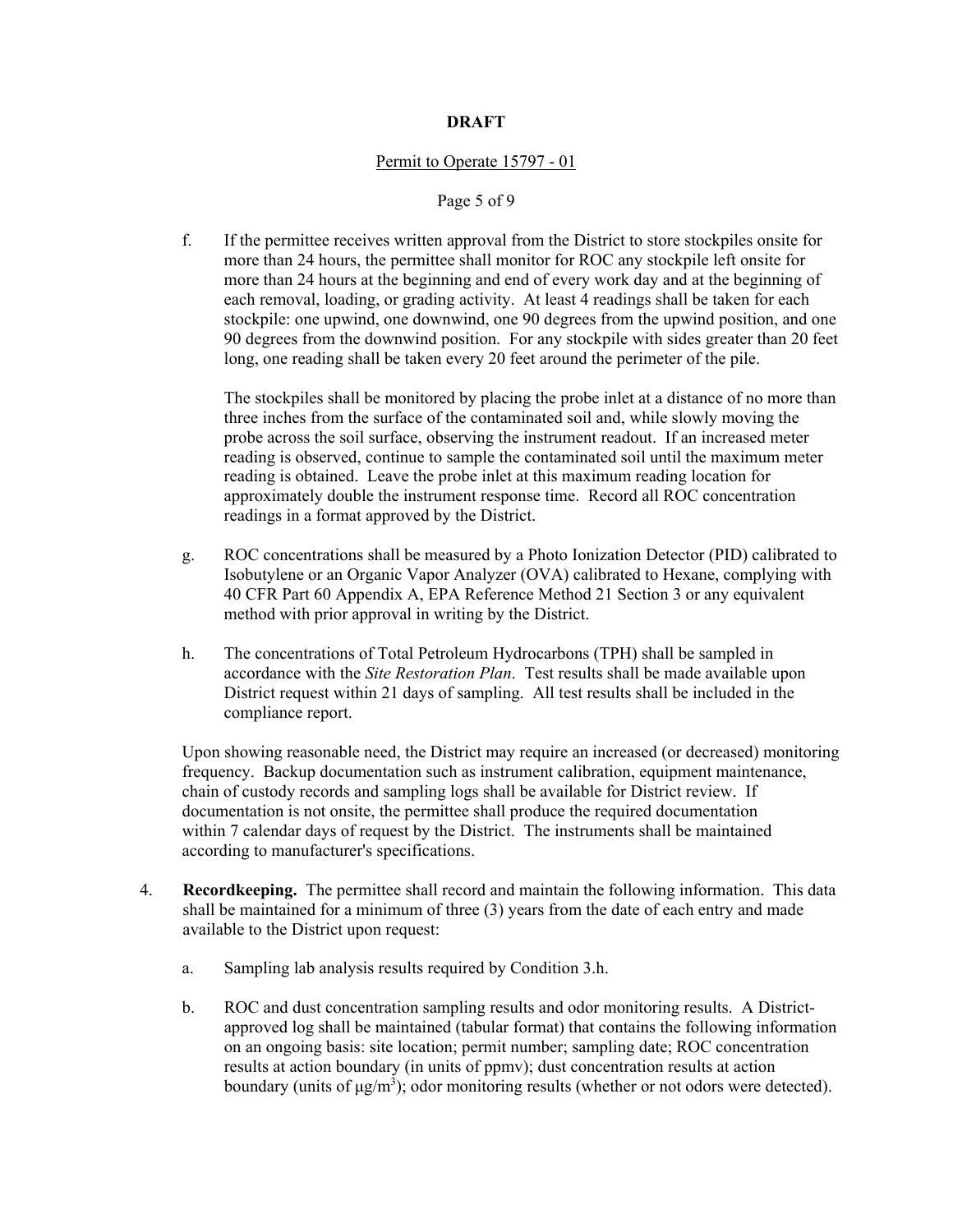## Permit to Operate 15797 - 01

# Page 6 of 9

- c. Actions taken to remedy non-compliance based on sampling results and odor monitoring. These actions shall be documented in a District-approved *CSC Non-Compliance Reporting Form*.
- d. Records of the daily amount of Soil-Sement binder applied, the Soil-Sement to water ratio, and the daily treated area.
- e. Dates and number of hours per day of excavation activities.
- f. Start and end times each day excavation activities occur and reasons for shutting down work (e.g., end of work day, visible dust offsite, ROC or dust concentration action levels exceeded, or detectable odors at or beyond the property boundary).
- g. Amount of soil excavated per day.
- h. Description of type and engine size of onsite mobile excavation equipment used.
- i. Records of treatment/disposal shall be maintained for all contaminated soil removed from this site. Such records shall include identification and location of the generator, the transporter and the receiving facility. In addition, such records shall be signed and dated by each of the above parties indicating the receipt or relinquishment of the contaminated soil at the time custody is transferred.
- 5. **Reporting.** Within 60 days of the completion of the project, a written report documenting compliance with the terms and conditions of this permit shall be provided by the permittee to the District (Attn: *CSC Project Manager*). The report shall contain information necessary to verify compliance with the emission limits and other requirements of this permit. The report shall be in a format approved by the District. Compliance with all limitations and restrictions shall be documented in the submittals. All logs and other basic source data not included in the report shall be made available to the District upon request. The report shall include all records required by Condition 4.a. – i. above.
- 6. **Permit Expiration.** This permit is valid for one year from the date of issuance. The District may extend the life of this permit for good cause. To obtain an extension, the permittee shall make the request in writing at least 15 days prior to the expiration of this permit.
- 7. **Discovery of Additional Contamination.** If additional contaminated soil is found that was not detailed in the *Site Restoration Plan* and a revised plan is required by the lead agency, the additional contaminated soil shall not be excavated under this permit. A new permit application shall be submitted for the work required by the revised plan.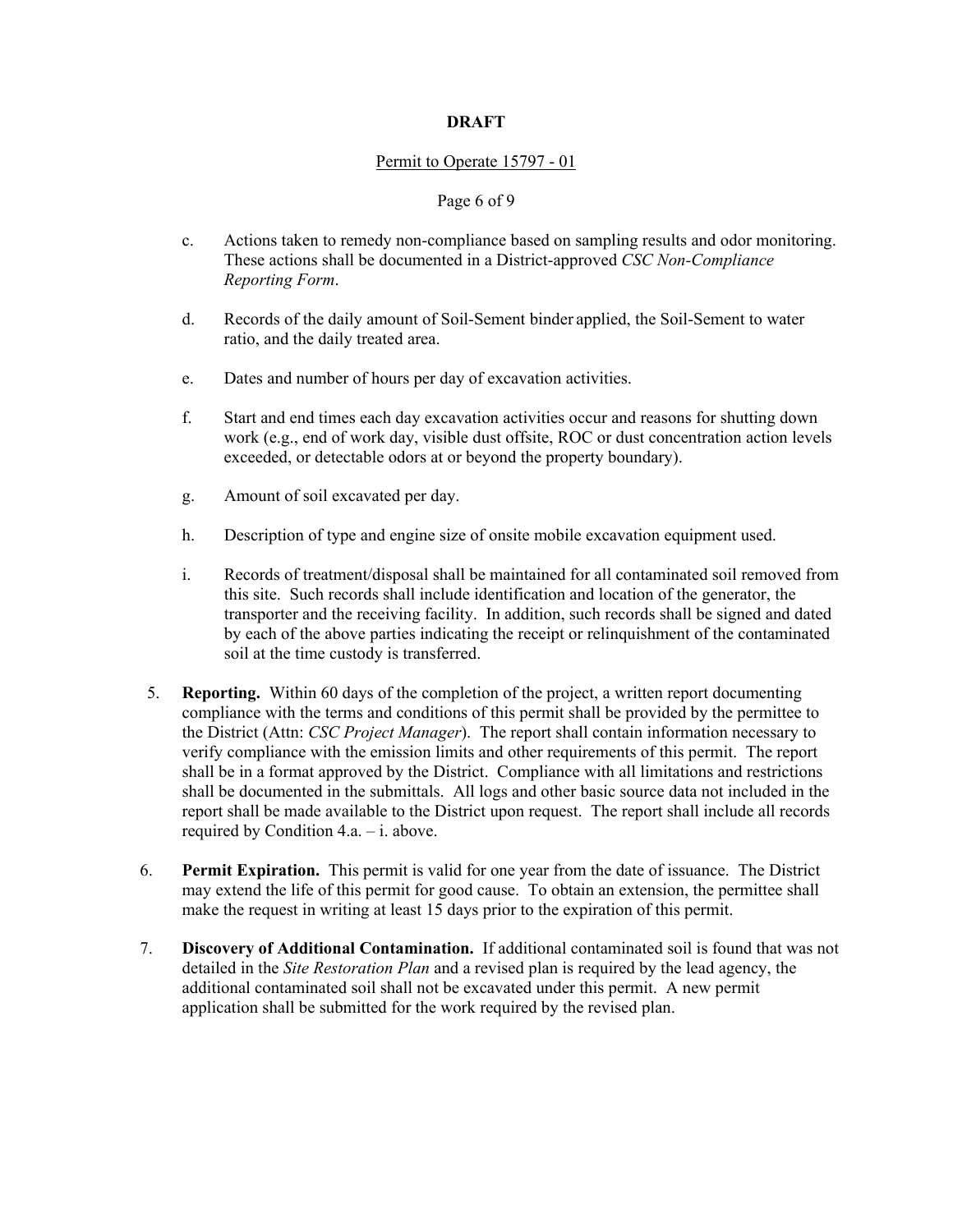## Permit to Operate 15797 - 01

# Page 7 of 9

- 8. **Scope of Project.** The conditions of this permit are valid for the entire length of the project, including excavation, sampling, stockpiling, transportation offsite and backfilling with clean, imported-fill soil. This condition shall not be construed as allowing work beyond one year from issuance or allowing operations to continue beyond what was described in the permit application and *Site Restoration Plan*.
- 9. **Initial Operations and District Inspection.** The permittee shall:
	- a. Notify the District in writing [\(enfr@sbcapcd.org,](mailto:enfr@sbcapcd.org) Attn: *Compliance Manager*) of the initial operation date. This notification shall be provided 7 days prior to initial operations.
	- b. Arrange for an inspection by contacting the District's Compliance Supervisor no later than 24 hours after initial operations commence. The Compliance Division may waive this inspection requirement if an initial inspection is deemed unnecessary to verify that the modifications authorized by this permit are in compliance with District rules and permit conditions.
	- c. As specified in Condition 2, prior to project start-up, provide the name and telephone number to the District for the person or persons designated by the contractor to monitor the dust control program and to order increased dust suppression, as necessary, to prevent transport of dust offsite.
- 10. **Project Completion.** The permittee shall notify the District in writing [\(enfr@sbcapcd.org,](mailto:enfr@sbcapcd.org) Attn: *CSC Project Manager*) within one week of completion of the project.
- 11. **Documents Incorporated by Reference.** The documents listed below, including any Districtapproved updates thereof, are incorporated herein by reference and shall have the full force and effect of a permit condition for this permit. If any conflict arises between the requirements and limits of this permit and the documents, the requirements or limits that are more protective of air quality shall apply. These documents shall be implemented for the life of the Project and shall be made available to District inspection staff upon request.
	- a. *Air Quality Monitoring Plan* (Dated October 21, 2021).
	- b. *Site Restoration Plan* (Dated September 17, 2021)
- 12. **Consistency with Analysis.** Operation under this permit shall be conducted consistent with all data, specifications and assumptions included with the application and supplements thereof (as documented in the District's project file) and the District's analyses under which this permit is issued as documented in the Permit Analyses prepared for and issued with the permit.
- 13. **Compliance.** Nothing contained within this permit shall be construed as allowing the violation of any local, state or federal rules, regulations, air quality standards or increments.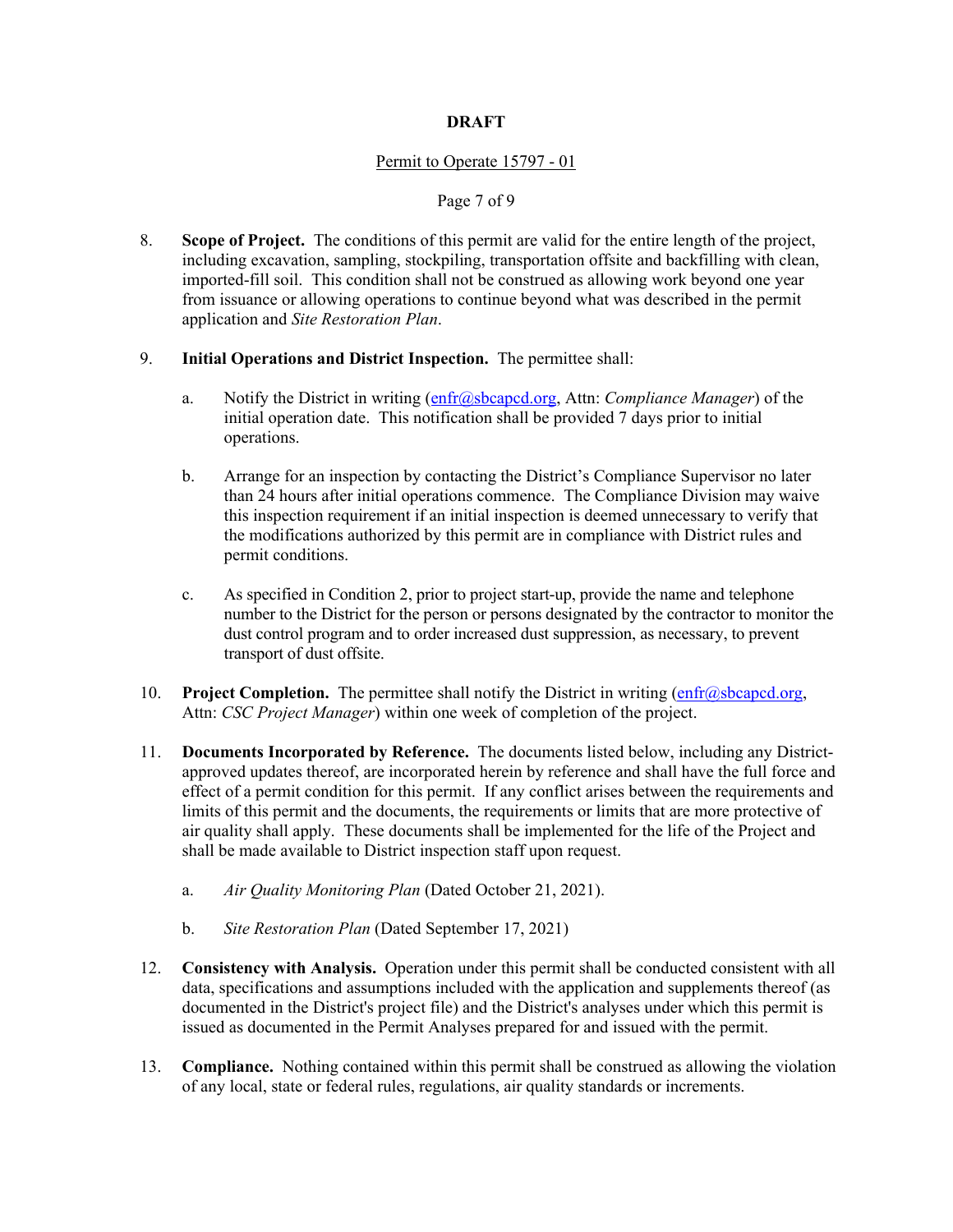#### Permit to Operate 15797 - 01

#### Page 8 of 9

- 14. **Severability.** In the event that any condition herein is determined to be invalid, all other conditions shall remain in force.
- 15. **Conflict Between Permits.** The requirements or limits that are more protective of air quality shall apply if any conflict arises between the requirements and limits of this permit and any other permitting actions associated with the equipment permitted herein.
- 16. **Access to Records and Facilities.** As to any condition that requires for its effective enforcement the inspection of records or facilities by the District or its agents, the permittee shall make such records available or provide access to such facilities upon notice from the District. Access shall mean access consistent with California Health and Safety Code Section 41510 and Clean Air Act Section 114A.
- 17. **Reimbursement of Costs.** All reasonable expenses, as defined in District Rule 210, incurred by the District, District contractors, and legal counsel for the activities listed below that follow the issuance of this permit, including but not limited to permit condition implementation, compliance verification and emergency response, directly and necessarily related to enforcement of the permit shall be reimbursed by the permittee as required by Rule 210. Reimbursable activities include work involving: permitting, compliance, CEMS, modeling/AQIA, ambient air monitoring and air toxics.
- 18. **Nuisance.** Except as otherwise provided in Section 41705 of the California H&SC, no person shall discharge from any source whatsoever such quantities of air contaminants or other material which cause injury, detriment, nuisance, or annoyance to any considerable number of persons or to the public, or which endanger the comfort, repose, health, or safety of any such persons or the public, or which cause, or have a natural tendency to cause, injury or damage to business or property.
- 19 **Grounds for Revocation.** Failure to abide by and faithfully comply with this permit or any Rule, Order, or Regulation may constitute grounds for revocation pursuant to California Health & Safety Code Section 42307 *et seq*.
- 20. **Transfer of Owner/Operator.** This permit is only valid for the owner and operator listed on this permit unless a *Transfer of Owner/Operator* application has been applied for and received by the District. Any transfer of ownership or change in operator shall be done in a manner as specified in District Rule 203. District Form –01T and the appropriate filing fee shall be submitted to the District within 30 days of the transfer.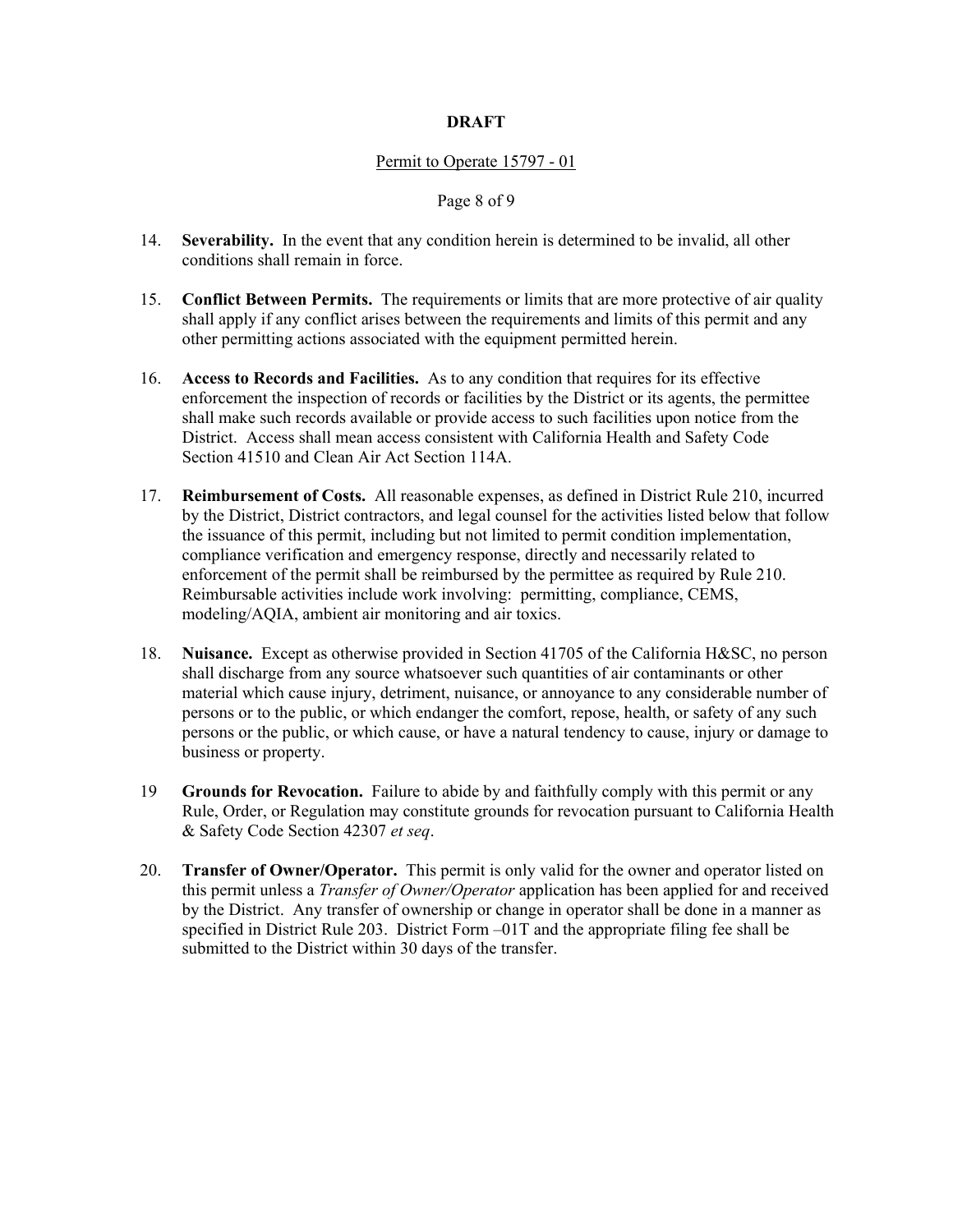Permit to Operate 15797 - 01

Page 9 of 9

AIR POLLUTION CONTROL OFFICER

DATE

Attachments:

- Permit Evaluation for Permit to Operate 15797 - 01

Notes:

- This permit expires one year from issuance.
- Stationary sources are subject to an annual emission fee (see Fee Schedule B-3 of Rule 210).
- This permit supersedes PTO 15797

\\Nt\shares\Groups\ENGR\WP\CSC\PTO\PTO Mod 15797-01\PTO Mod 15797 01 - Draft Permit - 2-8-2022.docx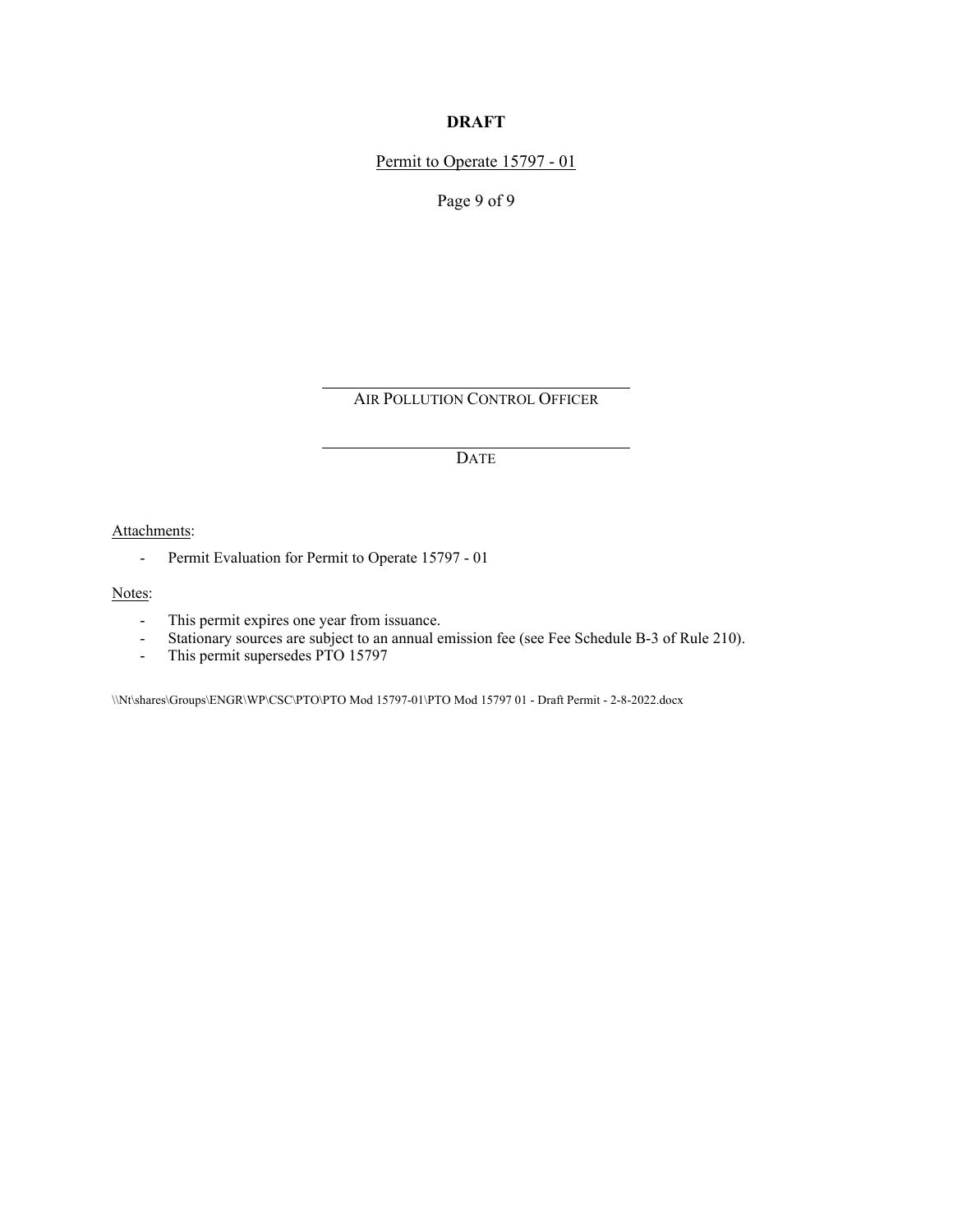

# PERMIT EVALUATION FOR PERMIT TO OPERATE 15797 - 01

Page 1 of 3

# **1.0 BACKGROUND**

1.1 General: This project involves the excavating, loading, and hauling of up to approximately 1,500 cubic yards of hydrocarbon-impacted soil associated with Community #1 Oil Well surface crude oil and drilling sump located 200 ft south of 690 E. Newlove Drive, Santa Maria, CA 93455. An application for a Permit to Operate was received on October 12, 2021 and deemed complete on November 16, 2021. An application for a modification to PTO 15797 to allow the project to operate during school hours was received by the District on December 16, 2021. The project is located within 1,000 feet of Bill Libbon Elementary School and Battles Elementary School.

Excavated material will be loaded on trucks for transportation offsite. Fugitive dust and ROC emissions will be monitored and mitigated through the use of water sprays, vapor suppressants, covering, and direct offsite removal of excavated soils. Stockpiles will be covered with continuous heavy-duty plastic sheeting or treated with the soil binder "Soil-Sement" to reduce odors, fugitive particulates and Reactive Organic Compound (ROC) emissions. Contaminated soil will be removed from the site and sent to the Santa Maria Regional Landfill.

1.2 Permit History:

| PERMIT           | <b>FINAL ISSUED</b> | <b>PERMIT DESCRIPTION</b>                                                                                                   |
|------------------|---------------------|-----------------------------------------------------------------------------------------------------------------------------|
| <b>PTO 15797</b> | 12/7/2021           | Excavation of approximately 1,500 c.y. of soil contaminated by<br>crude oil/soil/drilling mud material in an oil well sump. |

1.3 Compliance History: The project has no compliance history.

# **2.0 ENGINEERING ANALYSIS**

- 2.1 Equipment/Processes: The contaminated soil will be excavated and removed from the site.
- 2.2 Emission Controls: Emission controls include soil stabilization using water, vapor suppressants and covering with continuous heavy-duty plastic sheeting.
- 2.3 Emission Factors: Emission factors were not used.
- 2.4 Reasonable Worst Case Emission Scenario: Emissions were not calculated for this project.
- 2.5 Emission Calculations: Emissions were not calculated for this project as there are no reliable methods for estimating emissions from small soil removal and loading projects such as this.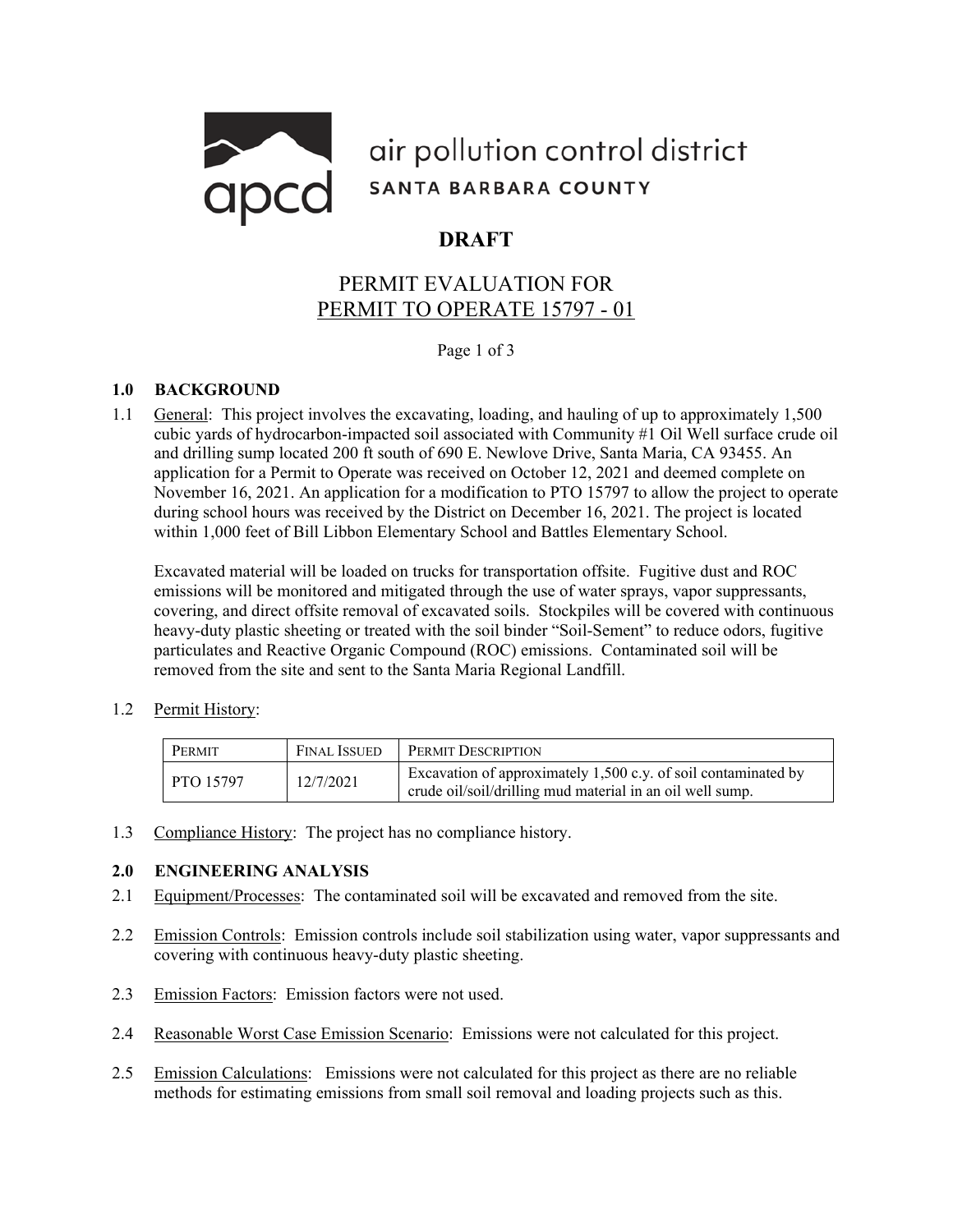#### Permit to Operate 15797 - 01

#### Page 2 of 3

- 2.6 Special Calculations: There are no special calculations.
- 2.7 BACT Analyses: Best Available Control Technology was not required for this project.
- 2.8 Enforceable Operational Limits: The permit has enforceable operating conditions that ensure that visible dust emissions and odors (organic compounds) do not leave the site.
- 2.9 Monitoring Requirements: Monitoring of the operational limits is required to ensure that they are enforceable. Dust and ROC monitoring at the action boundary are required. Additional monitoring includes PID readings of stockpiled soil and lab analysis of the soil as specified in the *Site Restoration Plan*.
- 2.10 Recordkeeping and Reporting Requirements: The permit requires that the data which is monitored be recorded and reported to the District.

# **3.0 REEVALUATION REVIEW (not applicable)**

#### **4.0 REGULATORY REVIEW**

4.1 Partial List of Applicable Rules:

| Rule 201. | Permits Required                                         |  |
|-----------|----------------------------------------------------------|--|
| Rule 202. | Exemptions to Rule 201                                   |  |
| Rule 205. | <b>Standards for Granting Permits</b>                    |  |
| Rule 301. | Circumvention                                            |  |
| Rule 302. | Visible Emissions                                        |  |
| Rule 303. | Nuisance                                                 |  |
| Rule 801. | New Source Review - Definitions and General Requirements |  |
| Rule 802. | New Source Review                                        |  |
| Rule 809. | Federal Minor Source New Source Review                   |  |
| Rule 810. | Federal Prevention of Significant Deterioration          |  |
|           |                                                          |  |

4.2 Rules Requiring Review: None.

#### **5.0 AQIA**

The project is not subject to the Air Quality Impact Analysis requirements of Regulation VIII.

#### **6.0 OFFSETS/ERCs**

- 6.1 Offsets: The emission offset thresholds of Regulation VIII are not exceeded.
- 6.2 ERCs: This source does not generate emission reduction credits.

# **7.0 AIR TOXICS**

An air toxics health risk assessment was not performed for this permitting action.